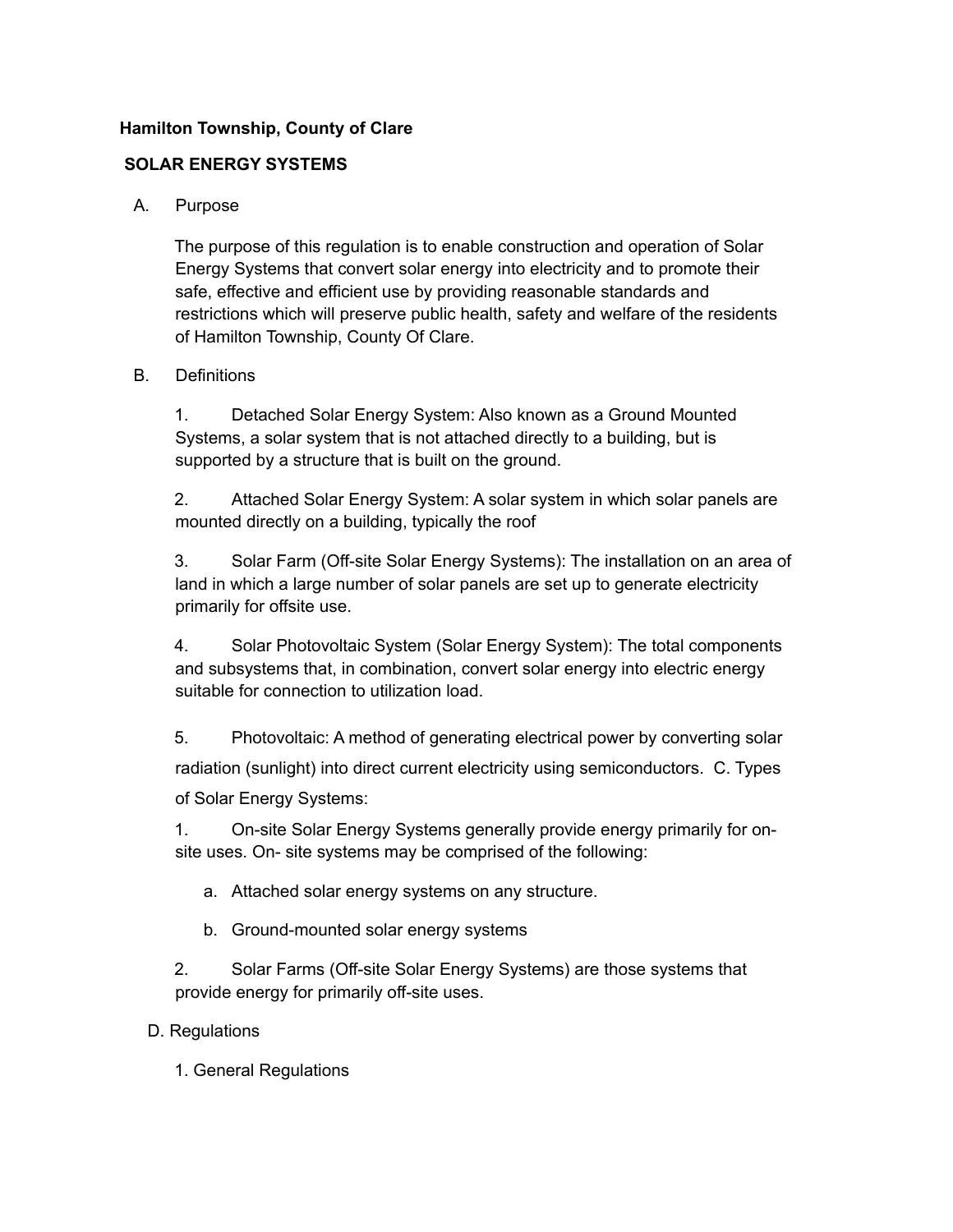a. All solar energy systems must have proper building and electrical permits prior to installation.

b. All solar energy systems must meet setback requirements of zoning district.

c. The exterior surfaces of solar energy collectors shall be generally neutral in color and substantially non-reflective of light.

d. Solar energy systems shall be permanently affixed to the ground or a structure.

e. On-site power lines shall be buried except where necessary to connect to existing overhead transmission lines or where prohibited by natural features.

- 2. On-Site Solar Energy Systems .
- a. On-site solar energy systems shall be permitted as an accessory use in all zoning districts.
- b. Attached solar energy systems

i) Rooftop mounted systems shall not exceed the maximum building height allowance in the zoning district

ii) Wall mounted systems shall not extend above the height of the wall in which it is mounted.

iii) Solar energy collectors mounted on the roof of a building shall be only of such weight as can safely be supported by the roof. Proof thereof, in the form of certification by a professional engineer or other qualified person, shall be submitted to the Planning Commission prior to installation; such certification shall be subject to the Planning Commission's approval.

c. Detached solar energy systems

i) Shall not be located in the front yard without a special use

approval from the planning commission ii) Shall not be taller than 10 feet

iii) Shall be included in the calculation of percent ground coverage for the property and shall not exceed the maximum unless granted otherwise within this ordinance or by special use.

3. Off-site Solar Energy Systems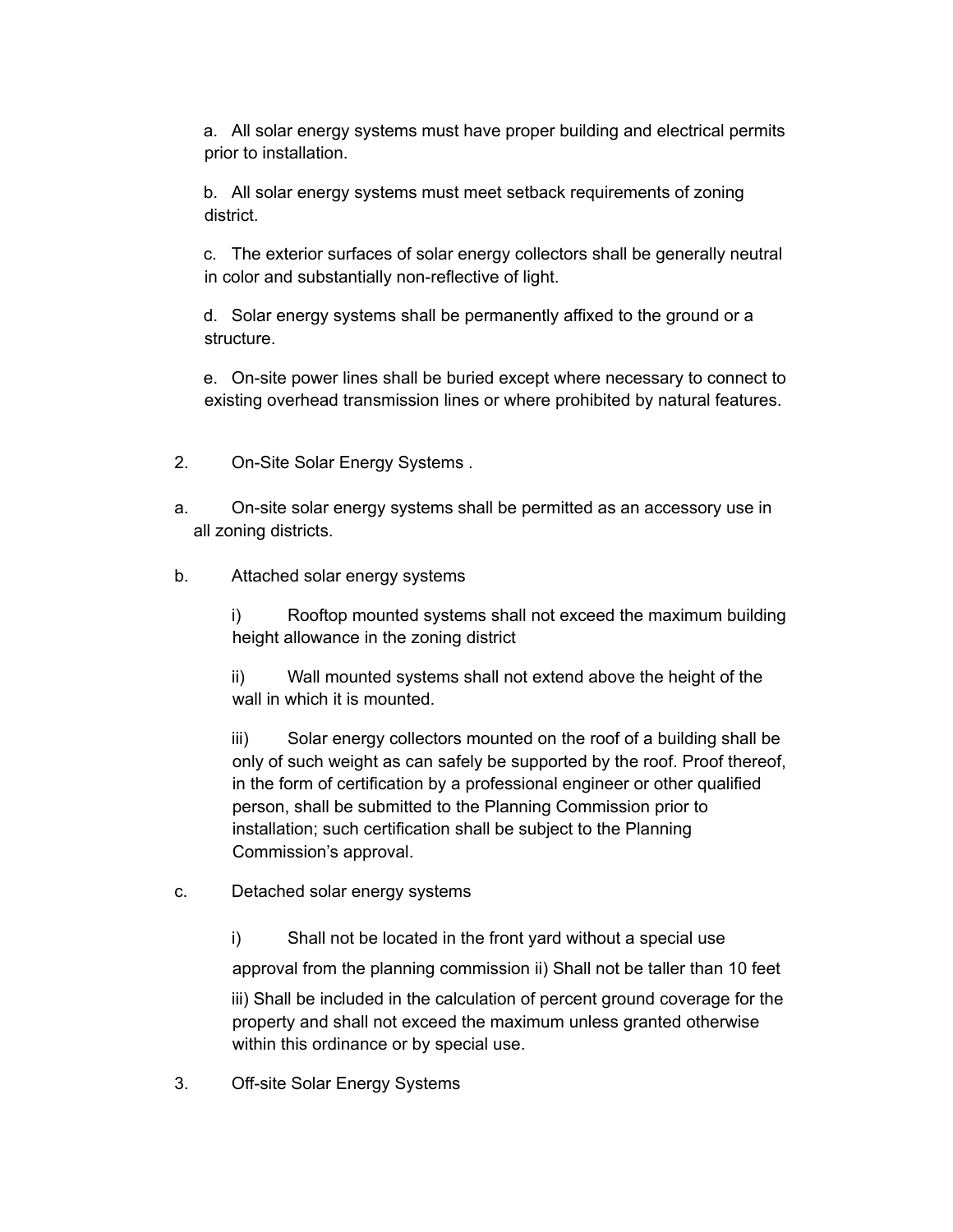a. Off-site solar energy systems are permitted by special use approval in the RR and AG, and industrial districts.

b. Ground cover shall be required after installation to prevent erosion of the land.

i) If ground cover is done using native plants which attract and promote pollination a 10% increase in land cover is permitted

- c. Off-site systems may cover 65% of the land including panels and equipment.
- d. Fencing is required to meet the National Electrical Code
- e. Security bond will be required in the amount of one hundred thousand dollars once approved by the planning commission and prior to any site preparation.

E. Removal: Removal of solar panels is required when solar panels are no longer producing power for more than 12 months. Below are the requirements for removal to be provided at the time of special use application.

- 1. Defined conditions upon which decommissioning will be initiated (i.e., end of land lease, no power production for twelve (12) months, etc.)
- 2. Removal of all non-utility owned equipment, conduit, structures, fencing, roads, and building foundations to a depth of five (5) feet below grade.
- 3. Restoration of property to the condition prior to development of the Solar Energy System.
- 4. The timeframe for completion of decommissioning activities.
- 5. Description of any agreement (e.g., lease) with the landowner regarding decommissioning.
- 6. Provisions for updating the decommissioning plan.
- 7. A statement signed by the owner or operator that they take full responsibility for reclaiming the site in accordance with the decommissioning plan and the Special Land Use Permit upon cessation of use.
- 8. A Hamilton Township and/or Clare County Building and Zoning inspector shall conduct a final inspection to confirm that the Solar Energy System has been decommissioned consistent with the provisions of the decommissioning plan.